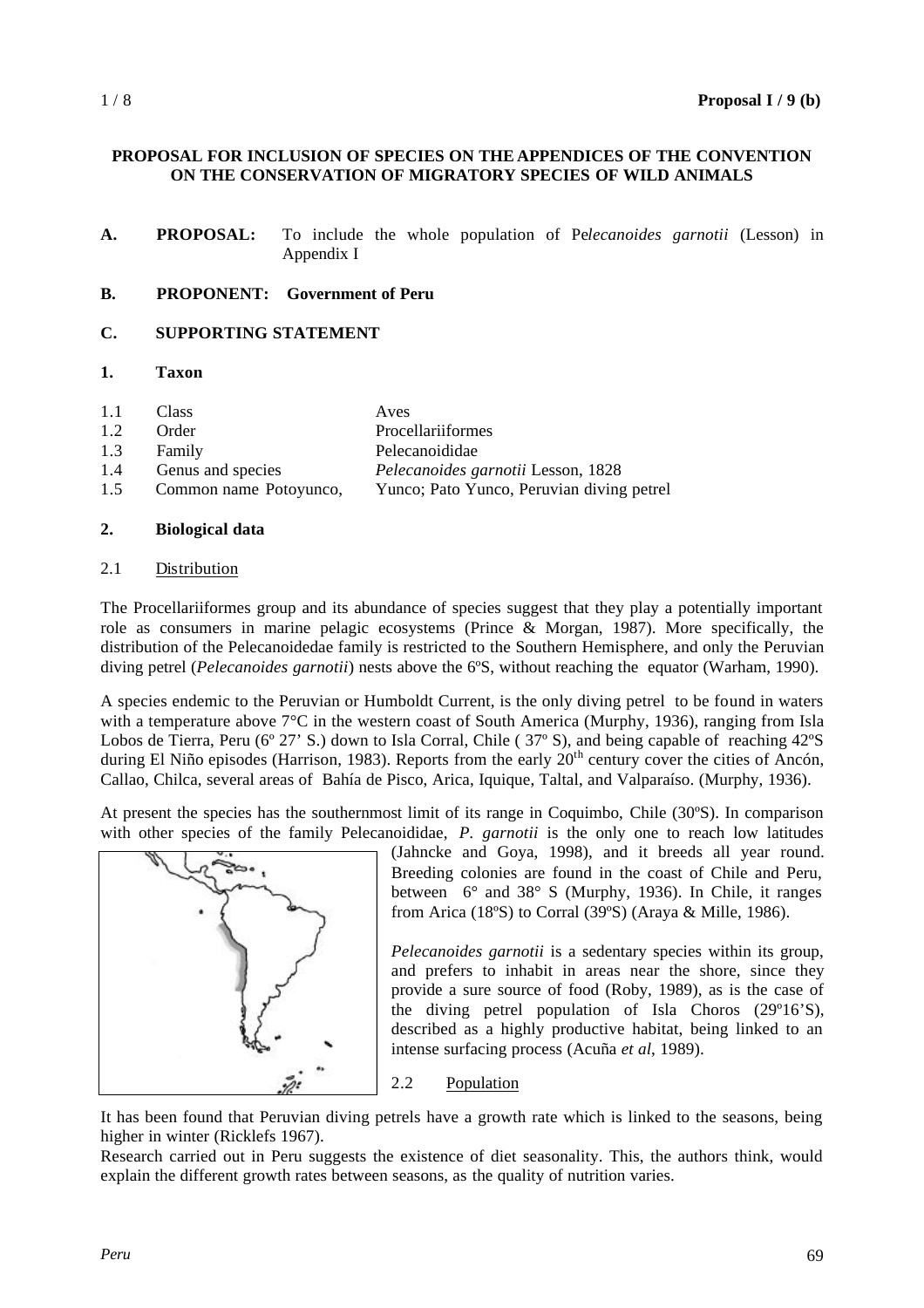### **Proposal I** / 9(b) 2 / 8

Up to 1998, a maximum population of 13 000 breeding pairs had been recorded in Islas San Gallan and La Vieja (Ica 14ºS), in the Ica region (Jahncke and Goya, 1998). It is here where the last colonies for the species all over its range exist (AISS 1989,in Jahncke and Goya, 1998), yet there is also a breeding colony in Isla Choros, Coquimbo, Chile, where it is estimated that there are about 2000 breeding pairs (Contreras, pers. com.).

Recent studies on the diving petrel are few in Peru. In Chile the species formerly nested in Isla Santa María (37º S) and is said to have disappeared there at the beginning of the last century (Paessler, 1922). Murphy, however, in 1936, indicated its presence in Arica (18°S), Iquique (20°S), Taltal (25°S), Valparaíso (33ºS), Corral (39º49'S) and Valdivia (39º48'S). There is then a great information void, up to the middle seventies, when the species is reported in only two segments of the Chilean coast, the gulf of Arauco (37ºS), and near Isla Chañaral (29ºS). A breeding colony of 1500 pairs has now been found in Isla Choros, in the Reserva Nacional Pingüinos de Humboldt (a three islands complex made out of Chañaral, Choros and Damas). Nowadays there are only occasional reports of the species in areas near Valdivia (Schlatter, pers. com.2001).

Another reported population in northern Chile is located in Isla Pan de Azúcar (26ºS), with a very small breeding colony. However there is no trace of this species for 1995 (Luna, pers. com.2001)

### 2.3 Habitat

For half the 20<sup>th</sup> century Peruvian diving petrels inhabited the islands of the central and southern coasts of Peru. At that time, they were already reported as being the exclusive inhabitants of insular ecosystems. These were arid and lacked vegetation, except for a low hills habitat, present in some islands. The substratum there was rocky, and nests were placed in the rocks' crevices.

In Peru, according to Zamora's classification (1996), the diving petrel belongs to the eco region of cold sea water (Mar de Aguas Frías), which includes the Peruvian or Humboldt Current. The region extends from 6° S in Peru down to 42° S in Chiloé, Chile. It presents surface temperatures lower than 21°C, and a high salinity and nutrients content. This environment is also known as a surfacing area. Here the oceanographic phenomenon responsible for the surfacing of water rich in minerals takes place, which favours a high primary productivity that is the source of nutrients. The latter sustain the high biomass of marine populations of this system.

Another classification of marine ecosystems drawn by Sullivan and Bustamante (1999), divides them into a bio geographical province and three eco-regions, as the habitat for diving petrels. The Warm-Temperate Province of the south eastern Pacific includes the eco regions of Central Peru ( $6^{\circ}$  S –  $12^{\circ}$  S), Humboldtiana (12° S – 25 ° S), and Central Chile (25°S - 33°S). It extends from the north of Peru down to the centre of Chile, with cold waters with a temperature of 18-19ºC. The principal characteristics of this province are a narrow continental shelf, deep marine basins, arid conditions in the shoreline, and a high degree of endemism: 6% of the species of marine micro algae, 40% of bivalve molluscs and 70% of marine perciform fishes. In this area we find one of the most productive fisheries anywhere, based mostly on anchovy, sardine and hake. This large biomass provides nourishment for population of fish, birds and marine mammals. El Niño appears here between every 2 and 7 years, and warms the water, leading to a significant decrease in the productivity of the region. The principal threats to this ecosystem come from urban effluents and from fish-meal and fish-oil plants.

As stated the province is divided in three eco regions: Central Peru, Humboldtiana and Central Chile. The Central Peru eco-region extends from the north of Peru down to Callao. Its shoreline is made out of cliffs, sandy and rocky beaches, deserts, islands and rivers. There are few wetlands, and only some rivers. The upwelling associated with high primary productivity takes place here, and sustains a large amount of wild fauna. Salinity is higher than 34.5%.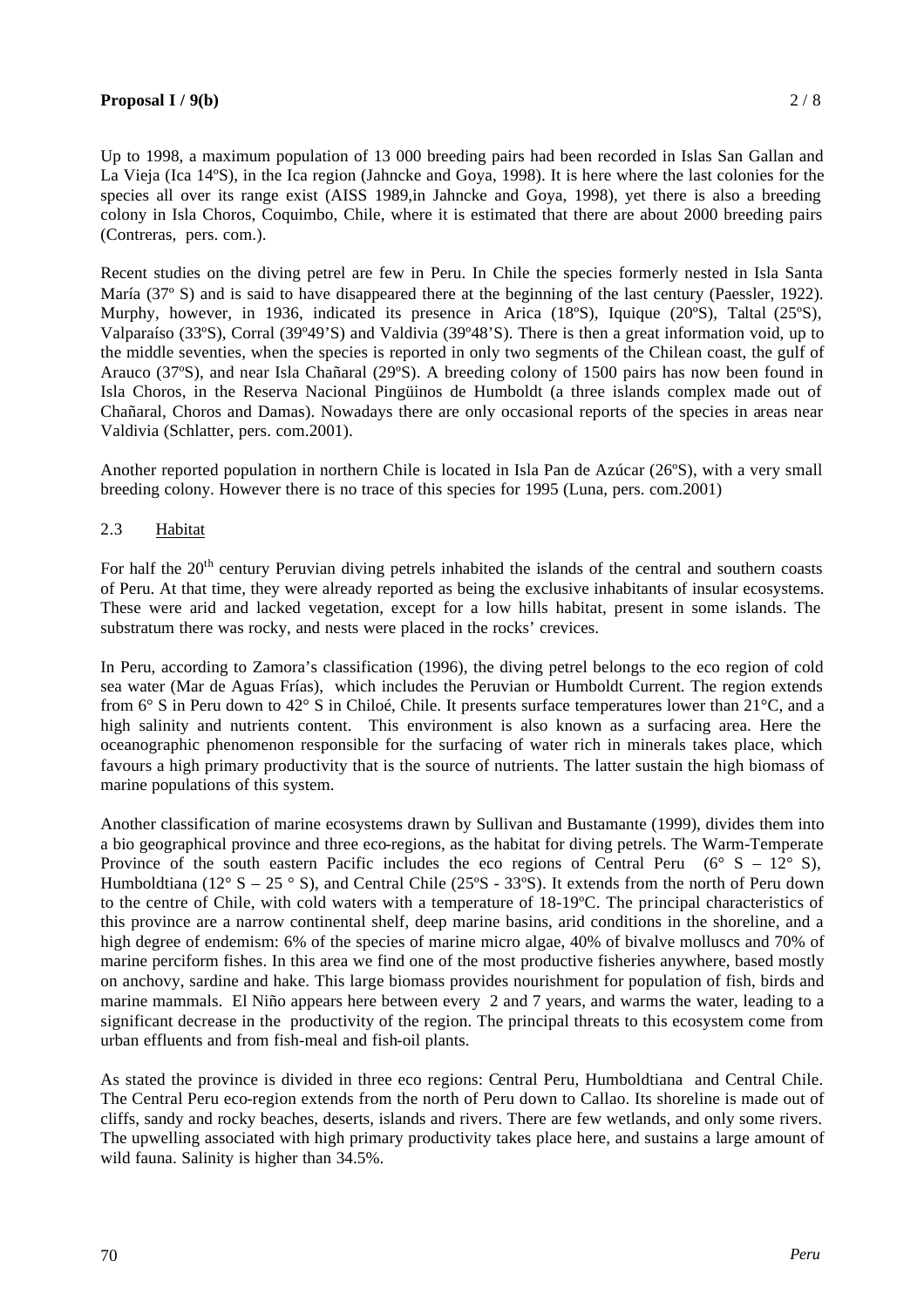The Humboldtiana region covers the southern part of Peru, down to northern Chile, and has more stable oceanic conditions, as well as many fish, birds and marine mammals. The main conservation problems have to do with coastal pollution and over-fishing. The main pollution sources are effluents from mining operations in the coast, drainage from large cities, and refuse from the fishmeal processing plants.

The Central Chile region ranges from 25° S, to the north of Antofagasta, down to Navidad, at 33° S, covering 1277 km of littoral. In contrast with the Humboldtiana region, pelagic ecosystems are less productive, and the El Niño influence is a moderate one. The area may be seen as a transition zone between the Humboldtiana and Araucaniana regions, since the latter shows different biotic and bioeconomic aspects. The impact of coastal development, overexploitation of certain species, such as molluscs and fish, and industrial pollution, are the main problems to be prioritised here. All the reported populations of *P. garnotii* are linked to cold waters, and to surfacing sectors, and are found not far from the shore.

Diving petrels are strictly marine birds, inhabiting coastal waters, and spending most of their time swimming at surface level, with a clear predilection for diving (del Hoyo, 1992). There is information to the effect that the maximum average depth to which they dive is of up to 31.6?3.6 m. (Zavalaga  $\&$ Janhncke, 1997). On land they are very gregarious, and create dense breeding colonies. They build their nests/caves in flat, limy and compact soils, but may also be found in rocky cliffs, though in smaller numbers. They have a marked photoperiod, highly influenced by the moon. By daytime they are seen at sea, and they return to their nests at sunset. This depends on the amount of light present in the colony, and in the absence of light, they return at the onset of darkness, whereas when there is full moon they may return later, and even be active all night (Contreras *et al*, 2001).

### 2.4 Migrations

There are no reports of regular migratory cycles in Peru and Chile, but the presence of individuals has been recorded far away from their breeding colonies, something that may be related to the fluctuations of the Peruvian or Humboldt Current, due to El Niño (Roca and Apaza, personal observation). The species may well present a sporadic dispersion, but only within the Humboldt current (Murphy, 1936). However, during "El Niño" episodes, their range may alter due to lack of sustenance.

## **3. Threat data**

### 3.1 Direct threats to the population (factors, intensity)

Guano extraction was considered in the past as the main cause for habitat deterioration for the diving petrel, since the species sets its colonies by excavating this material, and hence suffers destruction when guano is taken away. Accordingly, populations decreased sharply when nests were destroyed (Schlatter & Simeone, 1999).

The species dives deep for food, approaching 35 m. (Zavalaga and Janhcke, 1997). Fishing nets are at present considered one of the threats to the population. Another is constituted by predators, such as humans, foxes, and rats, in a continental environment. Diving petrels fall prey to the "*Pequen*" (*Athene cunicularia*) and the white owl (*Tito alba*). However, animals introduced by man have given rise to big imbalances (Schalatter & Simeone, 1999).Thus in Isla Chañaral (29ºS), where, in 1938, there was an estimated population of 200.000 individuals, no nests were found after the introduction of foxes (Araya and Duffy, 1987)

### 3.2 Habitat destruction

Inadequate guano extraction has lead to habitat destruction in Peru, in the past. At present, an agreement between an NGO and PROABONOS (Ministry of Agriculture), allowed for guano collection in 2001 9 in Punta San Juan, while implementing management measures for the protection of wild animals.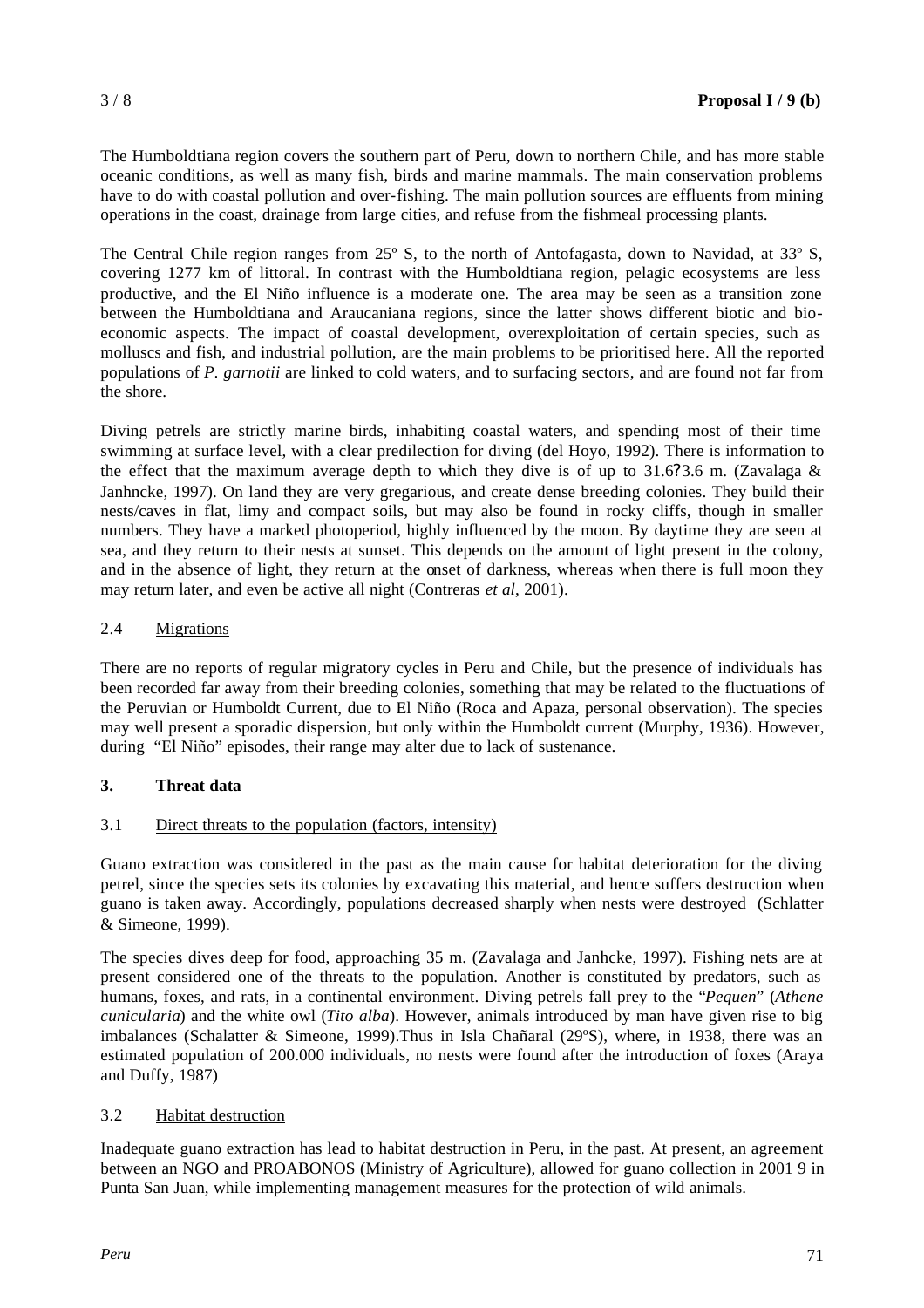### **Proposal I** / 9(b) 4 / 8

In Chile, similarly, the guano industry was the main threat to the habitat of diving petrels. Regulation came in 1963, both of fertilizers and of breeding areas, and forbade guano extraction in areas where birds were nesting.

## 3.3 Indirect threats

Studies made during El Niño of 1997-98, indicated a decrease in the percentages of adults laying eggs (45.25% to 17.5%), as well as a higher mortality of chicks (Janhcke and Goya 1998).

The main indirect threats to populations of marine birds are overexploitation of marine resources and "El Niño" episodes (Wolf & Valdivia, 1983; Tovar & Cabrera, 1983). Birds which already have conservation problems will be more affected. This is why we must monitor and conserve.

Present competition based on scarce marine resources involves not only the national economy, but also the availability of nourishment for different bird species. Lack of food has a negative impact on the life cycle of birds, and has consequences for the structure and dynamics of the population. The diving petrel's diet is made of juveniles of E*ngraulis ringens* (anchovy) and E*ufausea mucronata* (crustacean), species which are very abundant in northern Chile. Anchovy is a fishery resource of economic importance, and its present extraction constitutes a highly limiting instance for the growth of guano birds populations, behaving during El Niño episodes as a regulating factor for the size of the adult population (Jahncke, 1998).

The present lack of information does not allow us to elaborate a conservation proposal for the species nor to carry out actions to protect it.

### 3.4 Threats connected especially with migrations

Although we do not have regular data about regular migrations, the El Niño effect could lead to the migration of important population groups, due to lack of food, as in 1998, when dead birds of the *P. garnotii* species were found at distances greater than 200 km from their breeding grounds (Apaza and Figari, 1999).

Within the diving petrels family, the Peruvian bird is catalogued as a sedentary species (Murphy, 1936; Warham, 1990, del Hoyo, 1992). Should it disperse, this would very likely be linked to lack of nourishment.

### 3.5 National and international utilization

There is at present no utilization of this resource due to its conservation status.

## **4. Protection status and needs**

There is no information about the population of the Peruvian diving petrel. As a starting measure, it is necessary to find the population groups reported in Peru for San Juan de Marcona (Ica) and Ilo (Moquegua). Confirmation of their existence would permit to prepare a monitoring plan in order to obtain appropriate information about the present status of the species.

Existing information about the populations of the species in Chile is scarce. There is no monitoring of the populations, and information on growth is isolated in time and unclear. Only 10.5% of the range is monitored. Other data about its present population is only incidental.

All the same, if a species' evaluation is made with the available information, it would clearly not point to a danger of extinction for the populations of *P. garnotii*. It is important to have more information on the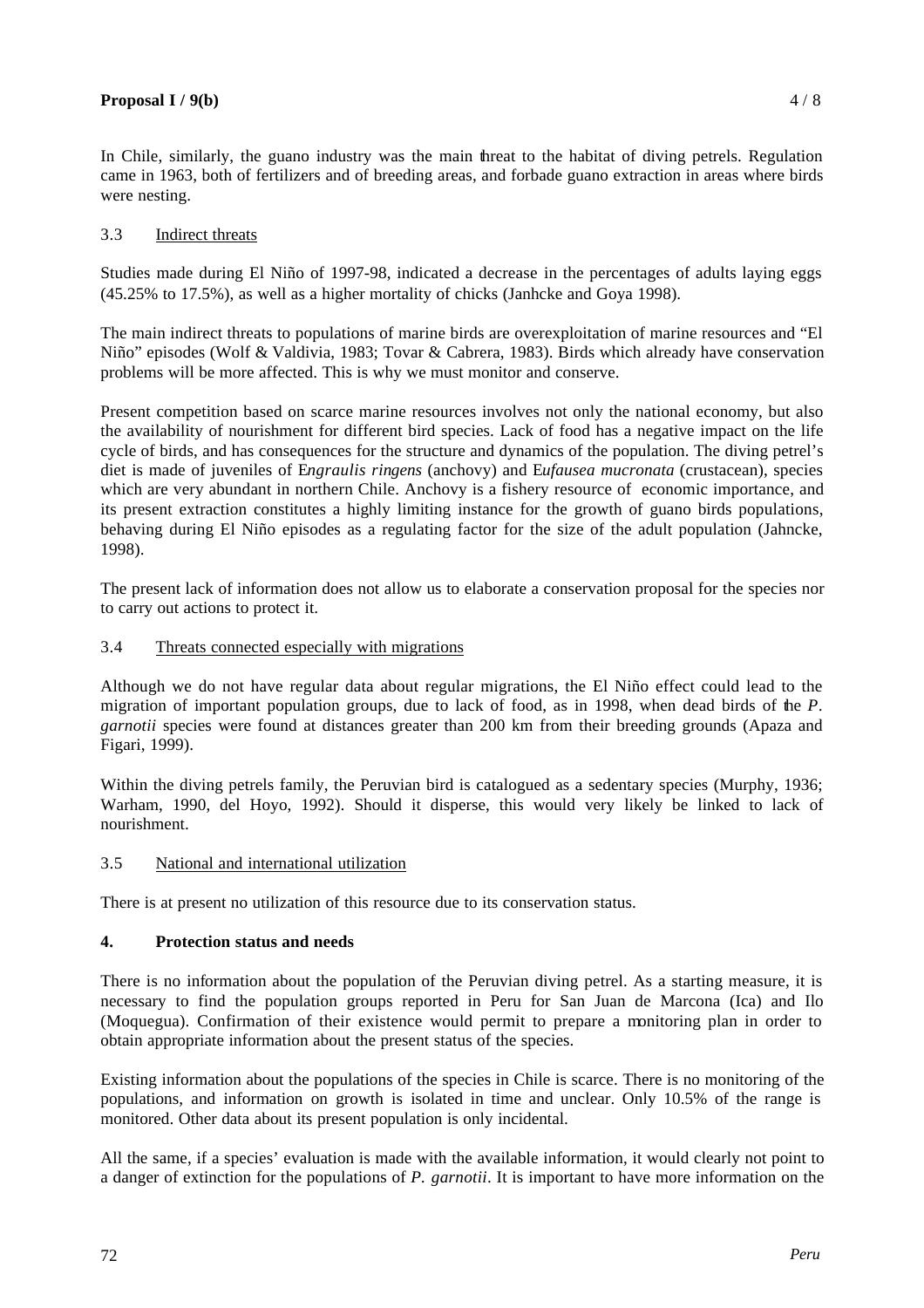status of the Peruvian diving petrel in Chile, since this would allow us to carry out a clear and precise evaluation of the present status of the species.

### 4.1 National protection status

The Peruvian government has taken the necessary legal measures to protect the species, which it considers in danger of extinction (RM Nº. 01062-90-AG-DGFF). Decree 013-99-AG, which presents information on endangered species of wild animals, includes *Pelecanoides garnotii*, as a species in danger of extinction.

The population of *P. garnotii* has been declared vulnerable in Chile (Shlatter & Simeone, 1999). The Peruvian diving petrel population in its Region IV, is located within the Reserva Nacional Pingüinos de Humboldt, administered by CONAF (Corporación Nacional Forestal), a government institution in charge of the protection of the flora and fauna of protected natural regions.

There is legal protection for birds, in Chile, since 1955, when Decree 268 was promulgated, forbidding the hunting of wild birds during nesting, the collection of eggs and the capture of chicks over the whole Chilean territory. It also prohibits the sale or export of wild birds and their captivity without previous authorization from the Dirección General de Pesca y Caza. Decree F.L. Nº R.R.A. Nº 25 regulates the sale of guano.

### 4.2 International protection status

The species is not listed in any of the CITES or CMS appendixes and is not included in the UICN's red list.

The Agreement on Biological Diversity, ratified by the Peruvian government in 1993 (D.S. N° 26181), provides a first legal framework, of a global character, for all kind of concerted actions on the preservation and sustainable use of biological diversity. In the second conference of the Parties (Jakarta, 1995), decision II/10 on the Conservation and Sustainable Use of Marine and Coastal Biological Diversity, states the aim of promoting the utilization of integrated areas as the most appropriate conceptual framework for managing human impact on marine and coastal diversity, and the conservation and sustainable use of such biodiversity. Signatory countries were further invited to establish and/or strengthen institutional, administrative and legal arrangements for the development of an integrated management of the marine and coastal areas, and their integration within national development plans. These are the principles that Peru has committed to implement, though since they are not yet clear in its fisheries legislation, the necessary mechanisms must be established for their inclusion and practice.

Chile has subscribed 10 agreements or international treaties related to the sustainable use of species of marine vertebrate fauna, such as Reglamento para las faenas de caza marítima en las aguas del Pacífico Sur, ratified in 1954 by D.S. Nº 432; Convención para la protección de la Flora, la Fauna y la Bellezas Escénicas Naturales de América, ratified in 1967 by D. S. Nº 531; CITES, ratified in 1975 by D. L. Nº 873; the Convention Concerning the Protection of the World Cultural and Natural Heritage, ratified in 1980 by D. l. 259; the CMS (Bonn Convention), ratified in 1981 by D. S. 868 and the Convention on Biological Diversity, ratified in 1995, by D.S. 1.963, among others. One of the international conventions that has had one of the greatest effects on conservation and sustainable use of marine species is CITES. Since its promulgation in Chilean law in 1975, 48 marine species of birds, mammals, and reptiles have been included in its appendixes (16 in appendix I and 32 in appendix II). Humboldt's penguin is the only bird species in this list (Iriarte, 1999)

Within the framework of the CMS (Bonn Agreement), ratified by the Peruvian Government in 1997, the objective exists of setting up multilateral agreements to contribute to the strict protection of the migratory species listed in Appendix I. This is a basic instrument for the developing of joint conservation plans with Chile.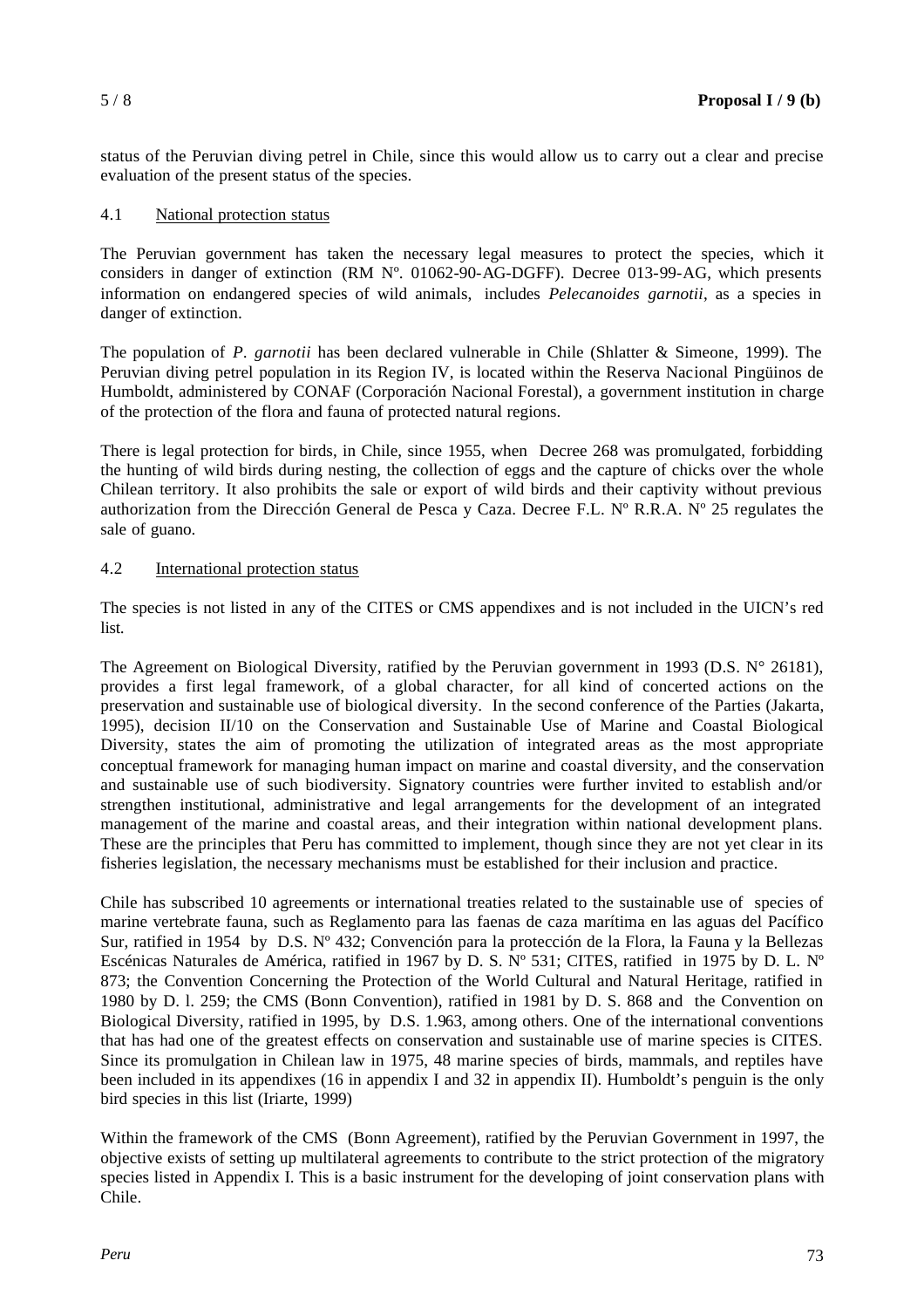### **Proposal I** /  $9(b)$  6 / 8

### 4.3 Additional protection needs

Besides the existence of laws classifying a particular species as being in danger of extinction, there is no other measure in Peru to protect any population of wild animals.

Coordinated initiatives between institutions in Peru and Chile are indispensable for the conservation of this species. Meetings of a working group made up of the Department of Fauna Marina from the University of Coquimbo, Chile (blga. Macarena Contreras), National Institute of Natural Resources of Peru (INRENA) and independent researcher Manuel Apaza, have taken place in order to carry out a census of the species range, in an attempt to find additional breeding grounds, and to suggest some form of protection, by selecting an appropriate category for the species.

Besides the classification of the species as vulnerable, in Chile, there is no other conservation measure in place to protect its population.

Research is being carried out on the species by the Universidad Católica del Norte (UCN), in Coquimbo, to gather data on the ecology of feeding, the eco-physiology and the behaviour of the species. All very valuable because unknown so far. The conservation of marine birds is being contemplated, as well as plans for getting finance for the future establishment of a rehabilitation centre for birds.

An agreement is being coordinated between UCN and CONAF, to facilitate monitoring the species in the Reserva Nacional Pingüinos de Humboldt. This will allow a better information flux between government organisations and universities for the benefit of the conservation of birds in the reserve.

SERNAPESCA (Servicio Nacional de Pesca), is also a government organisations devoted to the conservation of species of birds, and it manages a joint project with UCN, to promote the importance of marine birds in the ecosystem, by spreading information among fishermen.

# **5. Range States**

The two most important breeding colonies of the Peruvian littoral (Islas San Gallan and la Vieja) are found within the Reserva de Paracas. In Chile the most important population reported so far is located within the Reserva Nacional Pingüinos de Humboldt. This is a three coastal islands complex, where the island of Choros has the more restrictions for visitors, and only allows the presence of persons authorized to carry out scientific research.

### **6. Comments from range States**

CONAF and UCN are the two institutions devoted to observations of the species in Chile, and both concentrate in the population of *P. garnotii* that inhabits the Reserva Nacional. There is no information about the species, or any monitoring, in other parts of Chile.

The Instituto Nacional de Recursos Naturales (INRENA), is in charge of coordinating actions for the species conservation in Peru, and it is hoped that these will be developed jointly with Chile.

## **7. References**

Acuña E., J. Moraga & E. Uribe., 1989. La zona de Coquimbo: Un sistema nerítico de surgencia de alta productividad. Comisión Permanente del Pacífico Sur (CPPS) Rev. Pacífico Sur (Número Especial)

Apaza, M y A. Figari. 1999. Mortandad de Aves Marinas Durante "El Niño" 97-98 En El Litoral Sur de Marcona, Ica – Perú. pp 110-117. En: Tarazona. J. y E. Castillo (Eds.) El Niño 1997 – 98 y su Impacto en los Ecosistemas Marinos y Terrestres. Rev. Perú. Biol. Vol. Extraordinario. 183 p. Universidad Nacional Mayor de San Marcos, Lima.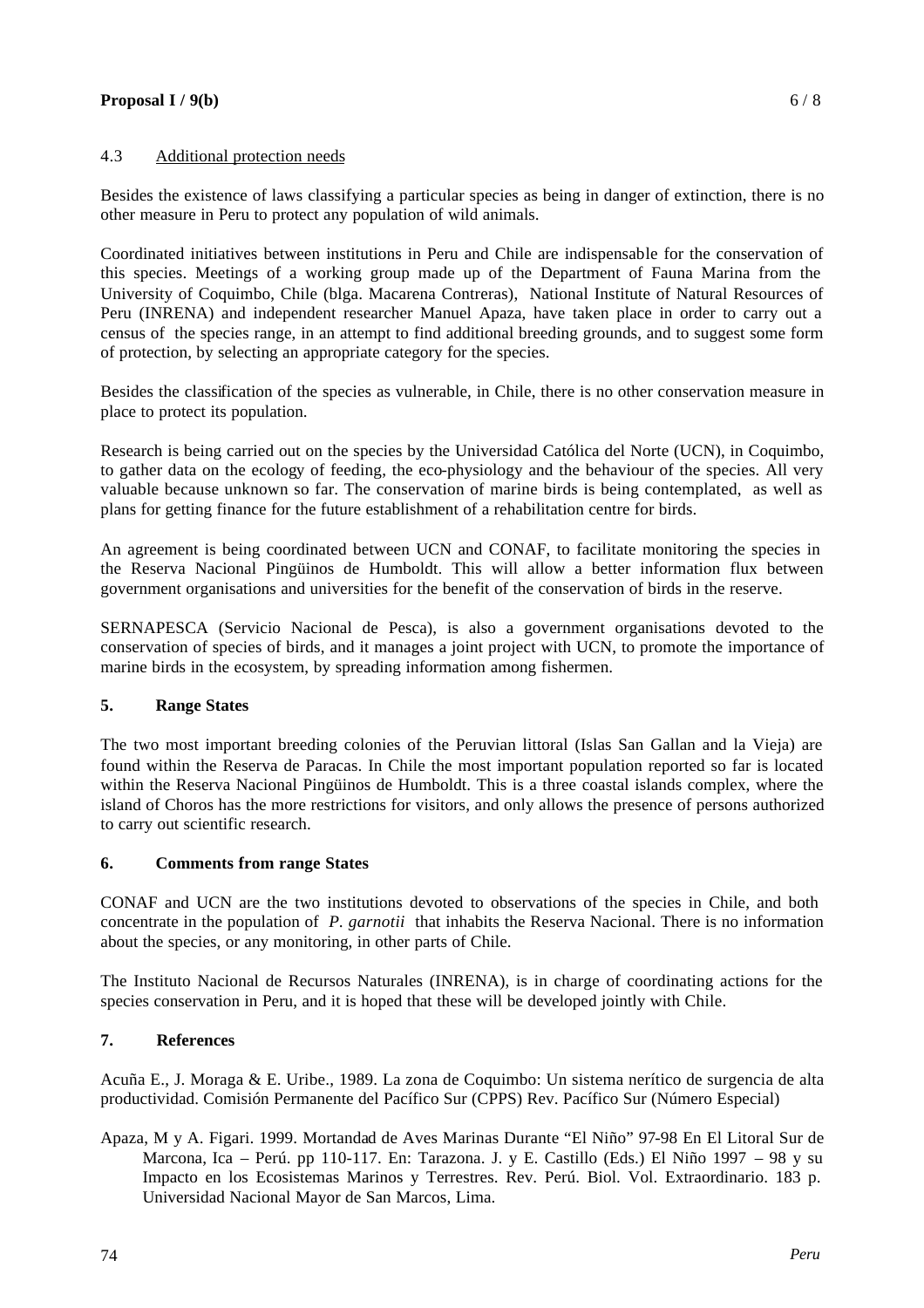Araya B. & G. Millie, 1986. Guía de campo de las aves de Chile. Ed. Universitaria, Chile. 389 pp.

- Araya B. y D. C. Duffy, 1987. Animal introductions to Isla Chañaral, Chile: their history and effect on seabirds. Cormorant 15: 3-6. En Vilina Y., 1992. Status of the peruvian diving petrel, *Pelecanoides garnotii*, on Chañaral Island, Chile. Colonial Waterbirds 15 (1): 137-139.
- Contreras M, G. Luna & S. Garthe, 2001. Volando en la Oscuridad: Ritmo de actividad Diaria en *Pelecanoides garnotii.* XXI Congreso de Ciencias del Mar. Viña del Mar, Chile,
- del Hoyo J., A. Alliott & J. Sargatal, 1992 Handbook of the bird of the world. Vol I. Lynx Edicions, Barcelona
- Harrison, P. 1983. Sea birds: An identification guide. Houghton Mifflin Company. Boston.
- Iriarte, A., 1999. Marco legal relativo a la conservación y uso sustentable de aves, mamíferos y reptiles marinos en Chile. Estud. Oceanol. 18: 5-12.
- Jahncke, J., 1998. Las poblaciones de aves guaneras y sus relaciones con la abundancia de anchoveta y la ocurrencia de eventos el niño en el mar peruano. Boletín del Instituto de Mar Perú, 17(1-2): 1-13.
- Janhcke, J. y Goya, E. 1998. The status of the Peruvian Diving-Petrel population at its main breeding areas along the coast of Perú. In: Colonial Waterbirds 1998. 21(1): 94-97
- Jehl, J. 1973. The distribution of marine birds in chilean waters in winter. Auk 90: 114-135.
- Murphy R. C., 1936. Oceanic birds of South America. The Macmillan Company & American Museum of Natural History New York. Vol. II. 1245 pp.
- Paessler, R. 1913. In der Umgebung Coronel's (Chile) beobachtete Vögel. Journal für Ornothologie. 70: 430-482. En Vilina Y., 1992. Status of the peruvian diving petrel, *Pelecanoides garnotii*, on Chañaral Island, Chile. Colonial Waterbirds 15 (1): 137-139.
- Prince P. A. & R. A. Morgan, 1987. Diet and feeding ecology of Procellariiformes. Capítulo 7. En: Croxall J. P. (1987). Seabirds: Feeding ecology and role in marine ecosystems. Cambridge University Press. 408 pp
- Ricklefs, R.E. 1975. A method for constructing nesting growth curves from brief visits to seabird colonies. Bird Banding 46: 135-140.
- Roby, D., 1989. Chick feeding in the diving peterls *Pelecanoides georgicus* and *P. urinatrix exul.* Antarctic Science 1 (4): 337-342.
- Schlatter, & A. Simeone, 1999. Status and conservation of Chilean seabirds. Estudios Oceanológicos. 18: 25-33.
- Sullivan, K. y Bustamante, G. 1999. Marine Conservation in Latin America :and the Caribbean: Setting Geographic Priorities for. Biodiversity Support Program, The Nature Conservancy and USAID. Arlington, Virginia – USA. 125 pp.
- Tovar H. & D. Cabrera 1983. Las aves guaneras y el fenómeno "El Niño". Boletín del Instituto del Mar de Perú, Volumen extraordinario, dentro del Noveno Congreso Latinoamericano de Zoología. Arequipa, Perú 9-15 Octubre 1983.
- Vilina Y., 1992. Status of the peruvian diving petrel, *Pelecanoides garnotii*, on Chañaral Island, Chile. Colonial Waterbirds 15 (1): 137-139.